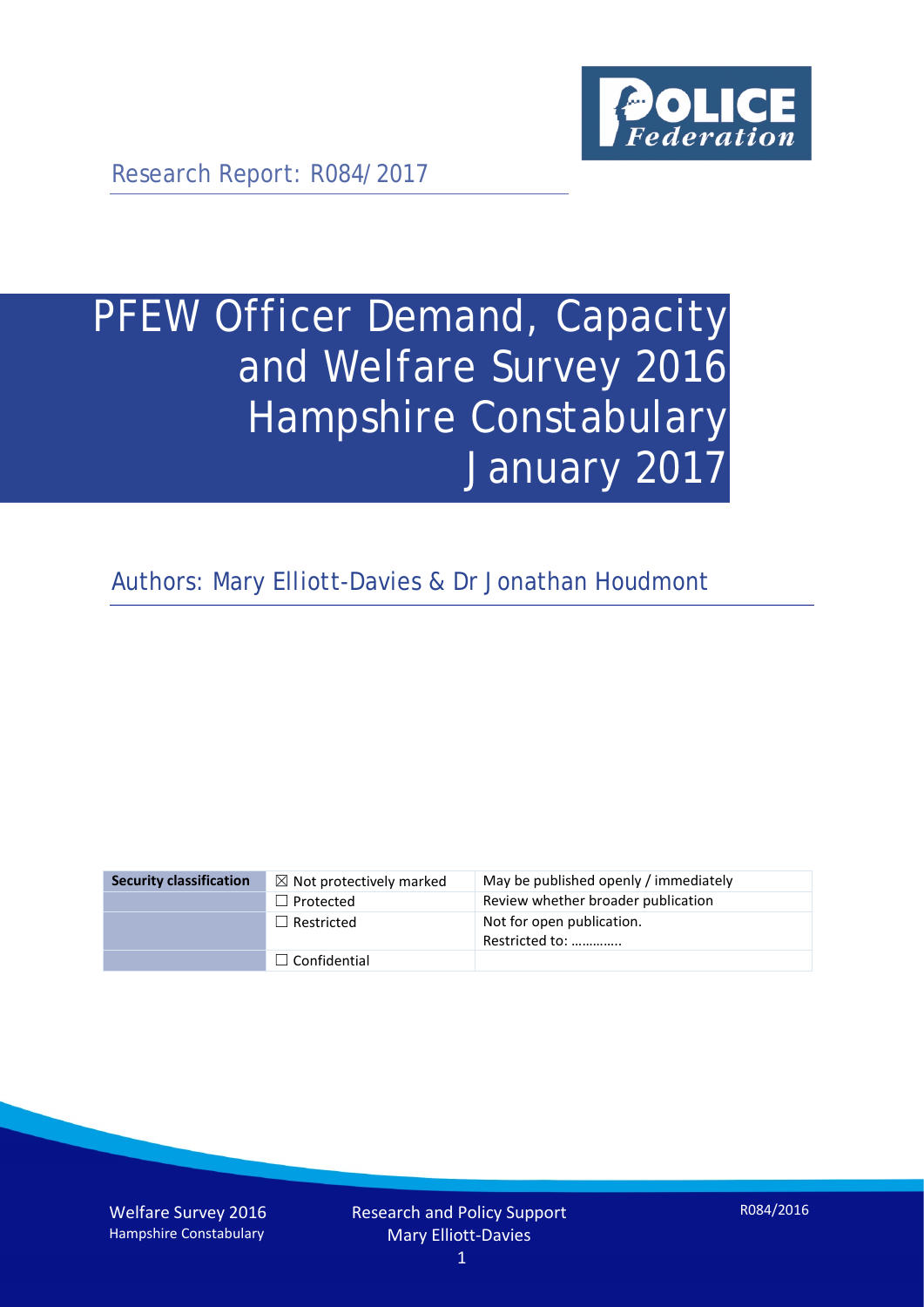# **1. FOREWORD**

#### **INTRODUCTION**

In recent times policing in England and Wales has experienced unprecedented budgetary cuts amount[i](#page-15-0)ng to an 18% real-term reduction since 2010.<sup>1</sup> The impact on police officer numbers has been considerable, with a 14% fall in officer numbers over a seven year period from a high of 143,734 in 2009<sup>[ii](#page-15-1)</sup> to 124,066 in March 2016.<sup>[iii](#page-15-2)</sup> Evidence from a focus group study conducted by the PFEW<sup>[iv](#page-15-3)</sup> highlighted that these reduction's may be having a negative effect on officers individual wellbeing. It was within this context that the 2016 PFEW Officer Demand, Capacity, and Welfare Survey took place.

This report provides a summary of responses to key questions from the 2016 PFEW Officer Demand, Capacity, and Welfare Survey from respondents in **Hampshire Constabulary**.

Where appropriate, details of average responses for the police service as a whole are also presented. However, differences between the national and local responses have not been tested statistically and therefore any differences reported are for guidance only and must be treated with caution.

Force rankings have not been included due to the vast range of response rates across forces (2.1% - 34.2%), making comparisons inappropriate without the application of inferential statistics to address the extreme variations in sample sizes (range: 34 -3909). In addition, forces with less than 100 respondents were not provided with a force level report as their sample size was too small to be representative of the force as a whole and may have enabled identification of individuals based on their demographics.

Please be aware that the total number of responses for each item may vary slightly as not all items were answered by all respondents, and all percentages are rounded to the nearest whole number. In addition, the actual differences between any and all groups may be quite small and these details should be considered when interpreting the data.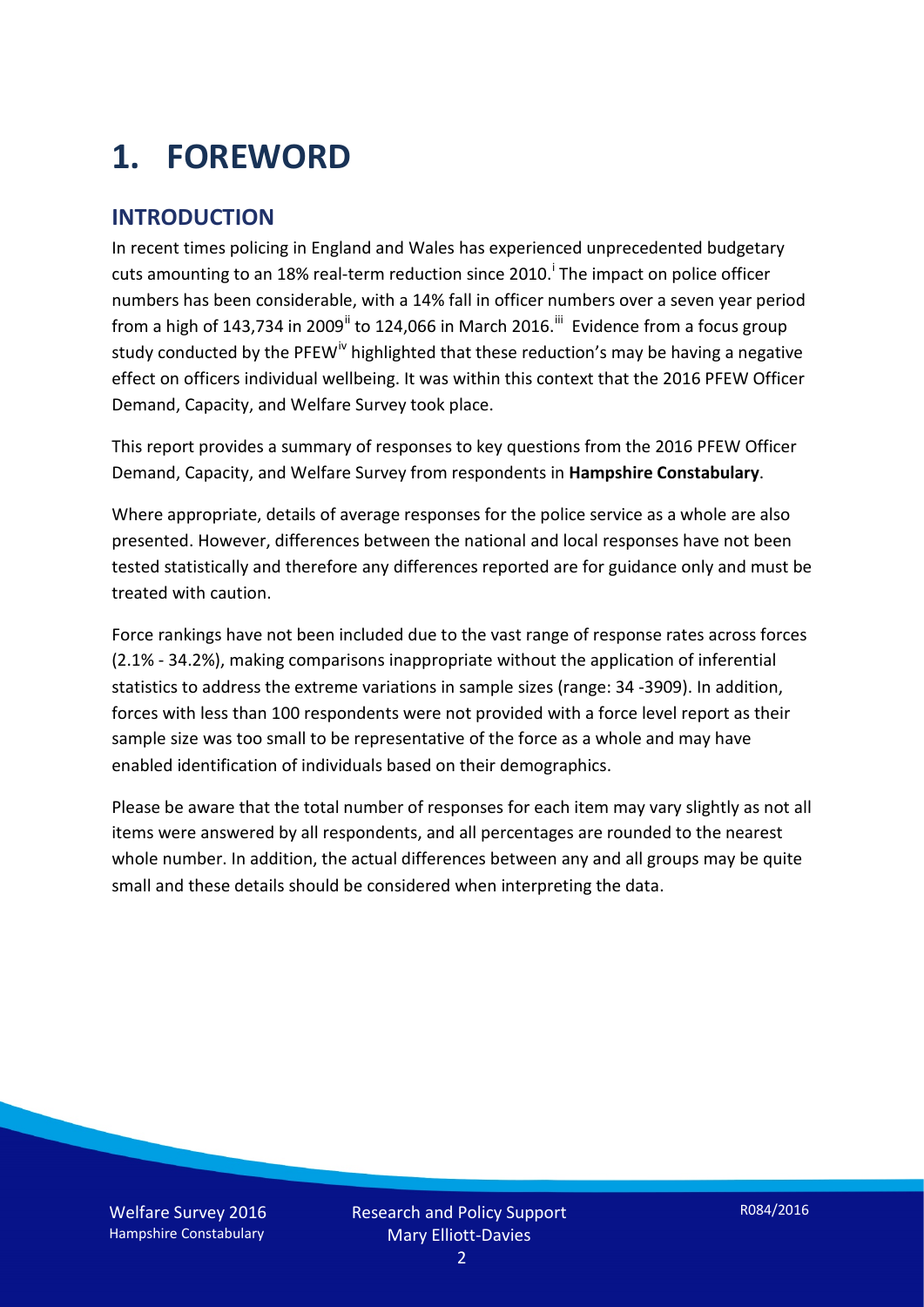#### **RESPONSE RATES AND DEMOGRAPHICS**

Survey responses were gathered over a four-week period in February 2016. All officers of the federated ranks in England and Wales were eligible to participate. Analyses were conducted on a sample of 16,841 responses drawn from all 43 forces across England and Wales.  $^1$  $^1$  The national response rate for the 2016 survey was 14%.

477 responses were received from Hampshire Constabulary, representing a response rate of around 17%.<sup>[2](#page-2-1)</sup> The margin of error for this report has been calculated using the size of the sample and the population. At a 95% confidence level, this force report has a 4% margin of error. If the margin of error is less than 5%, it can be considered to be within the normal bounds of academic rigor.<sup>[3](#page-2-2)</sup> If this threshold has not been met, the results from this report must be interpreted with caution.

Overall 1% of respondents (*N*=237) to the survey declined to state which force they belonged to. These responses have been included within the national data but are excluded from force-level analyses.

63% of responses from Hampshire Constabulary were received from male officers and 37% of responses were from female officers. In regards to rank, 71% of respondents from Hampshire Constabulary were Constables, 25% were Sergeants and 4% were Inspectors or Chief Inspectors. 2% of responses from Hampshire Constabulary were received from Black and Minority Ethnic (BME) officers.

<u>.</u>

<span id="page-2-0"></span> $1$  Data were removed where the respondent indicated they were not currently a police officer or they gave implausible answers – for full exclusion criteria, please see Houdmont & Elliott-Davies (2016).<br><sup>2</sup> Based on March 2016 Home Office figures of officer headcount.

<span id="page-2-1"></span>

<span id="page-2-2"></span> $3$  The generally accepted academic standards is a 95% confidence level with a 5% (or less) margin of error.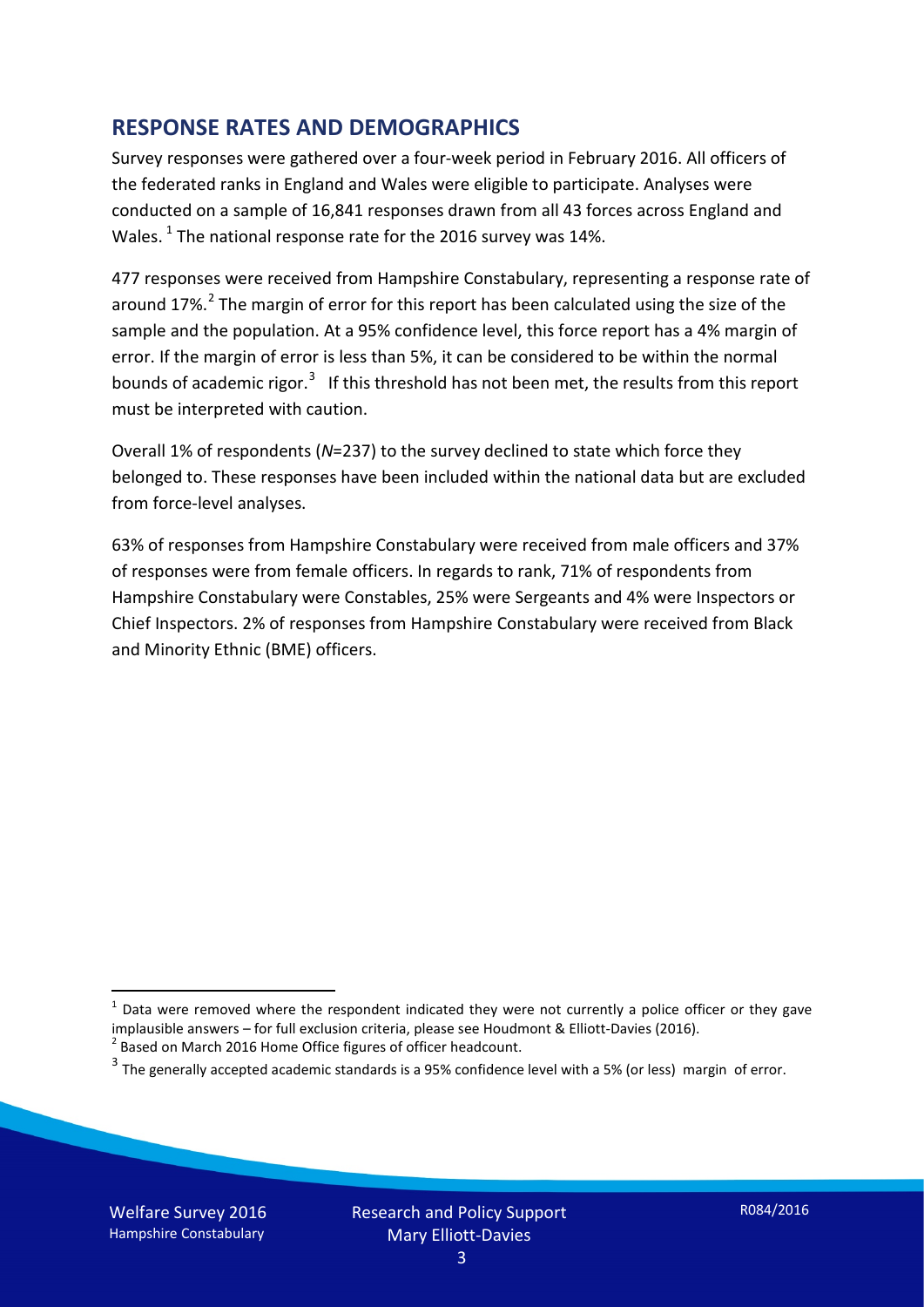# **2. DEMAND**

## **2.1. WORKLOAD**

56% of respondents from Hampshire Constabulary told us that their workload is currently too high. This was lower than the proportion of national respondents who reported their workload was too high (66%).

#### **2.2. HSE MANAGEMENT STANDARDS**

The UK Health and Safety Executive published the Management Standards Indicator Tool (MSIT) to assist organisations in the assessment of workers exposure to dimensions of the psychosocial work en[v](#page-15-4)ironment that, if not properly managed, can lead to harm to health.<sup>v</sup> The 25-item version of the MSIT<sup>[vi](#page-15-5)</sup> contains four items that measure job demands.

26% of respondents from Hampshire Constabulary told us that they often or always have unachievable deadlines, and 43% that they have to neglect some tasks because they have too much to do. Findings for the MSIT job demand items for Hampshire Constabulary are presented in Figure 1 below.



#### *Figure 1. Hampshire Constabulary: HSE MSIT Job Demands*

Welfare Survey 2016 Hampshire Constabulary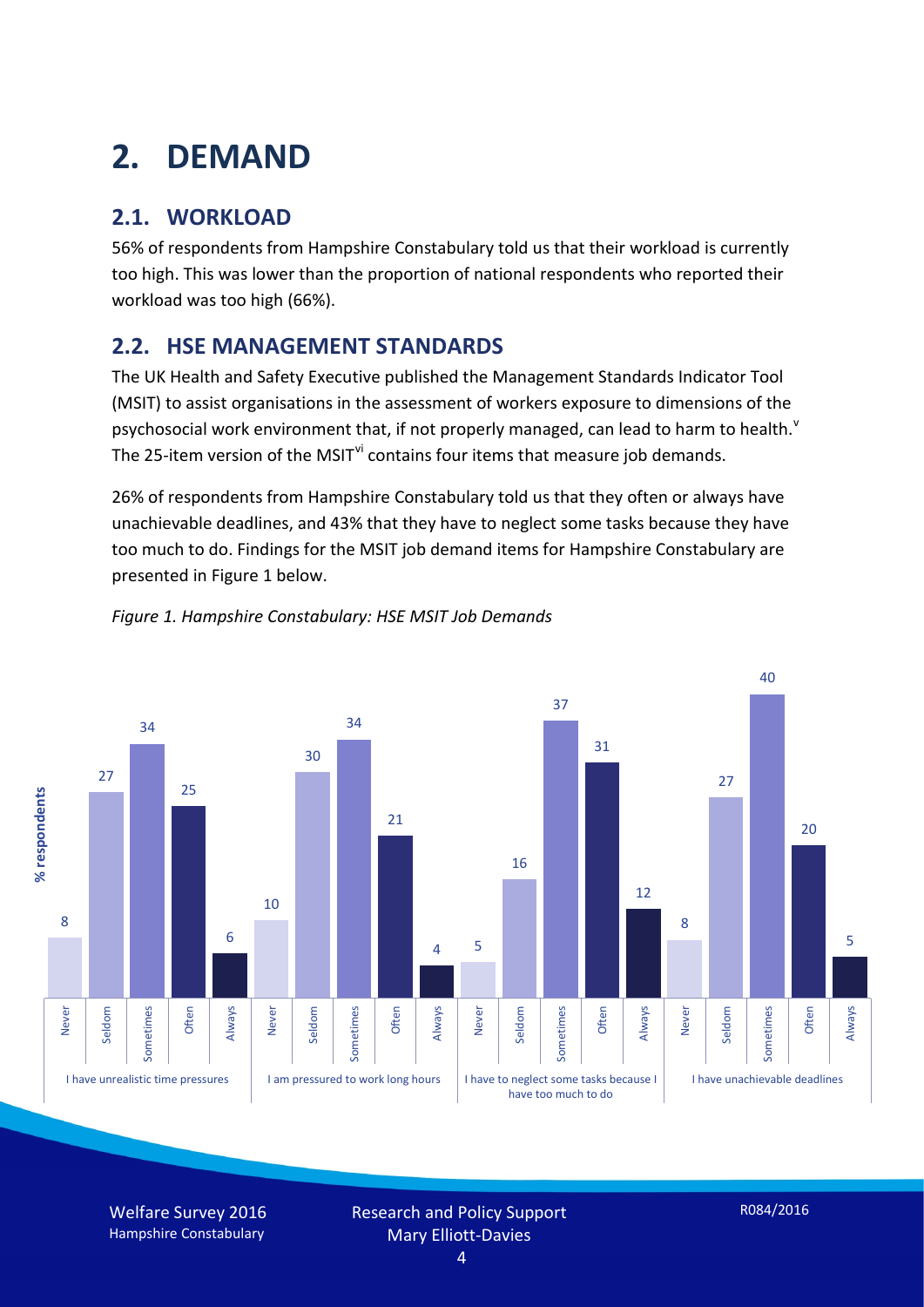#### **2.3. AMOUNT AND PACE OF WORK**

A set of statements were developed for the current study to assess aspects of job demands in regards to the amount and pace of work. Findings for Hampshire Constabulary are presented in Figure 2.





66% of respondents from Hampshire Constabulary *disagreed* or *strongly disagreed* that they were able to meet all of the conflicting demands on their time and 81% of respondents from Hampshire Constabulary *disagreed* or *strongly disagreed* that there are enough officers to manage all the demands made on their team/unit.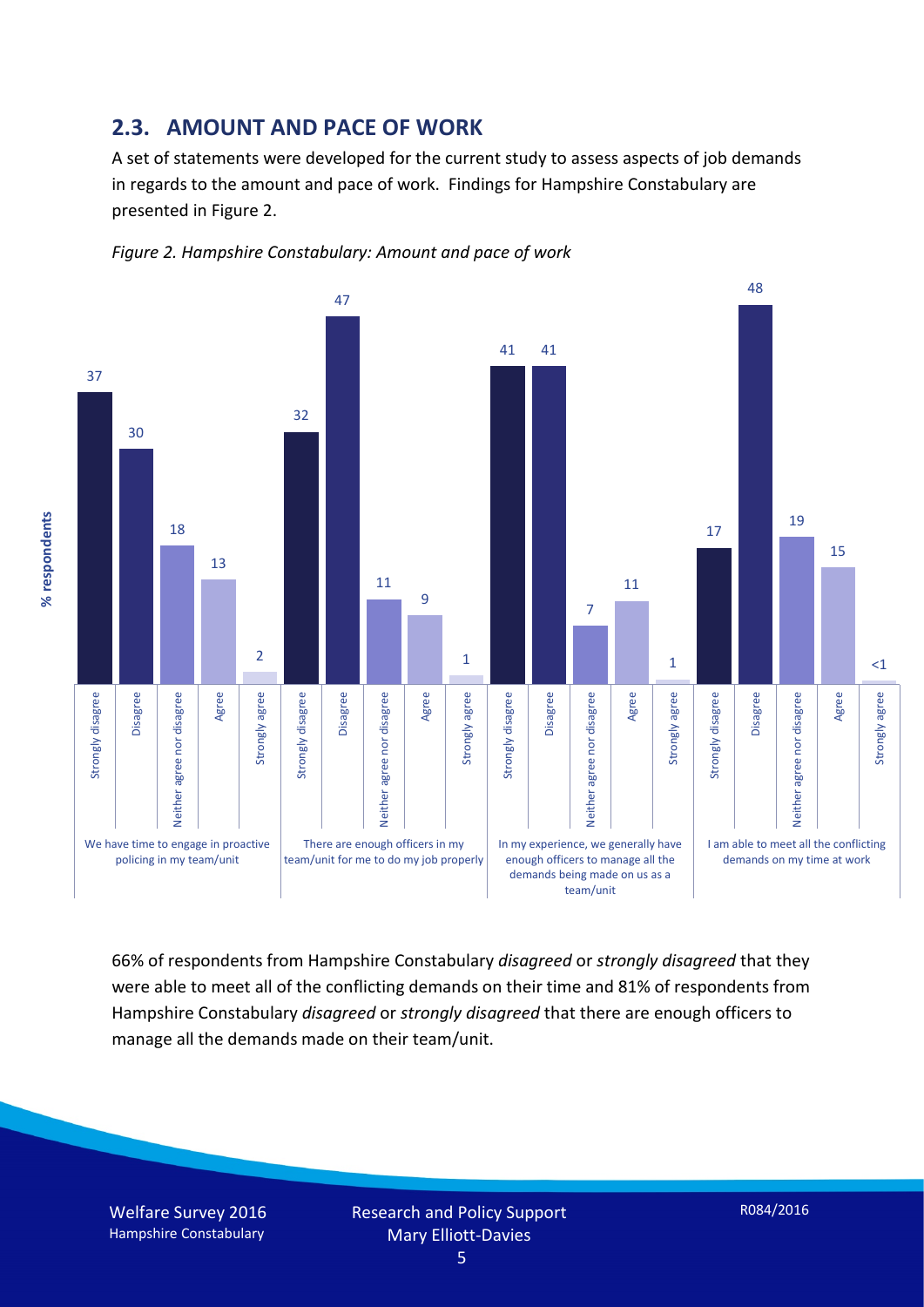# **3. CAPACITY**

#### **3.1. MINIMUM OFFICER STAFFING**

We asked respondents whether or not their team or unit has a minimum officer staffing level and 66% of respondents from Hampshire Constabulary indicated that their team or unit had a minimum officer staffing level. Among respondents whose team or unit had a minimum officer staffing level, 17% indicated that this level was achieved *never* or *rarely*.

#### **3.2. OFFICER STAFFING ARRANGEMENTS**

Respondents were asked whether they had been told how officer staffing levels in their team/unit were determined and whether they felt it was effective. 61% of respondents from Hampshire Constabulary indicated that they had not been told how officer staffing levels are determined, whilst 70% *disagreed* or *strongly disagreed* that the way officer staffing levels are determined seems to be effective. An additional set of statements were developed for this survey to assess aspects of capacity to meet job demands. Results for Hampshire Constabulary are below.



*Figure 3. Hampshire Constabulary: Capacity to deal with workload*

Welfare Survey 2016 Hampshire Constabulary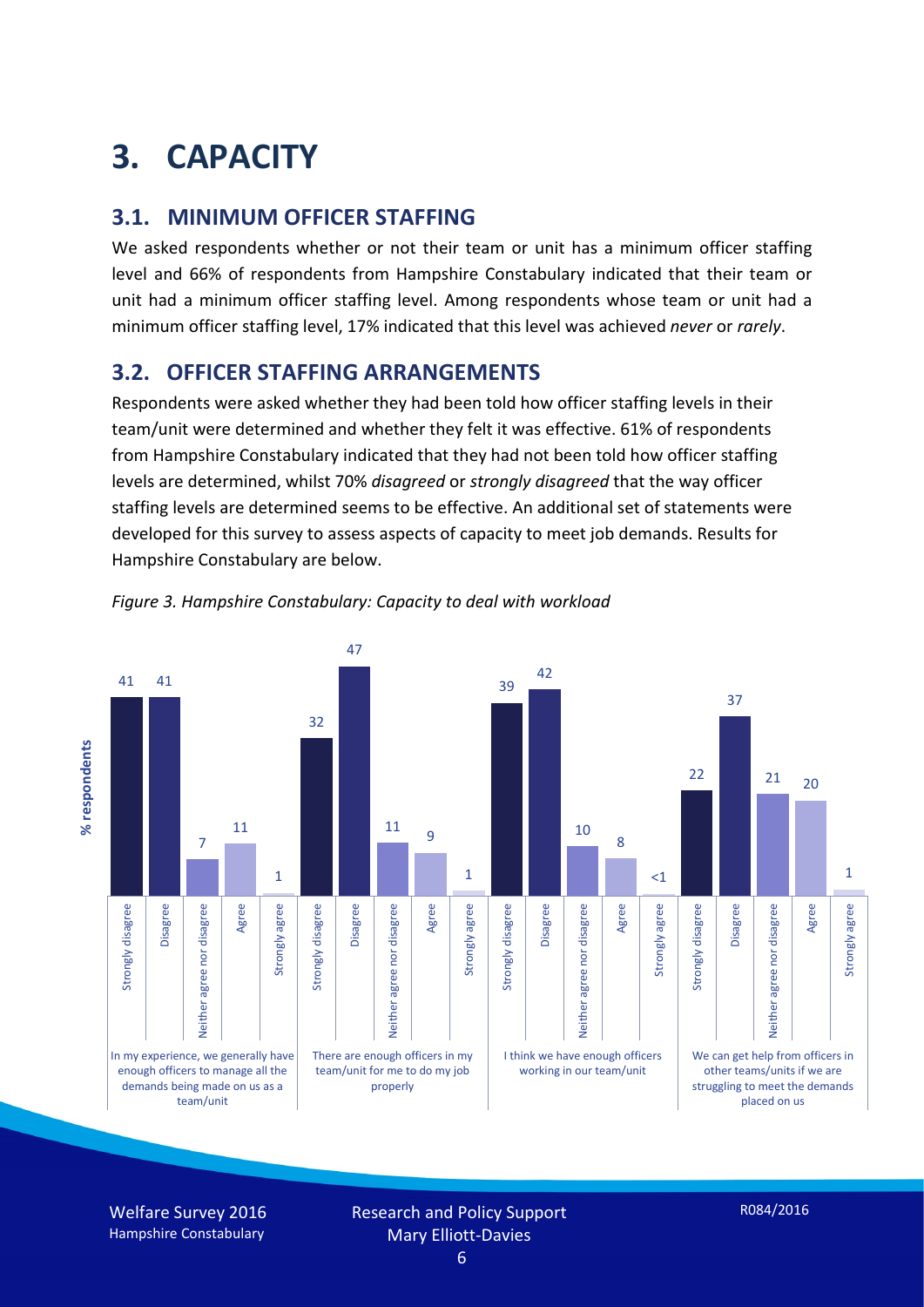## **4. WORK PATTERNS**

#### **4.1. SHIFTS**

Respondents were invited to indicate which of broad shift patterns they typically worked (indicated in Figure 4) and, to the nearest hour, how long their shifts are supposed to last.

0% of respondents from Hampshire Constabulary reported their formal shift duration was more than the 8- 10 hours advised by the Health and Safety Executive<sup>[vii](#page-15-6)</sup> and the Police Negotiating Board.<sup>[viii](#page-15-7)</sup>

#### *Figure 4. Hampshire Constabulary: Shift rotation*



#### **4.2. SINGLE CREWING**

Among respondents from Hampshire Constabulary, for whom this item was applicable (*N*=*417*), 63% reported being single crewed either *often* or *always* over the previous 12 month period, this can be compared with 73% of respondents from the national sample.

#### **4.3. BREAKS, REST DAYS AND ANNUAL LEAVE**

54% of respondents from Hampshire Constabulary were *never* or *rarely* able to take their full rest break entitlement, and 63% reported having had two or more rest days cancelled in the previous 12 month period.

29% of respondents from Hampshire Constabulary told us that they have not been able to take their full annual leave entitlement in the previous 12 month period.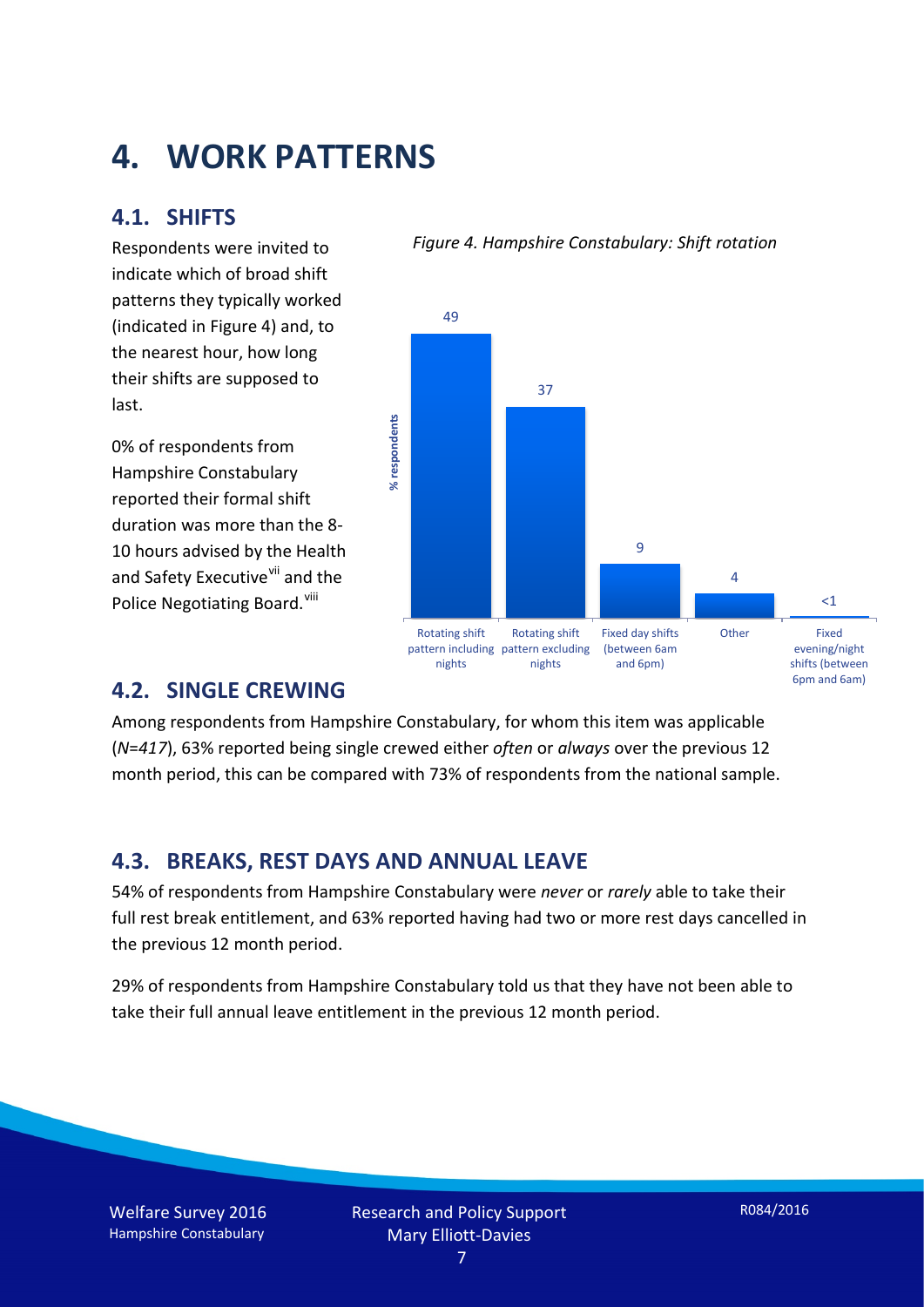# **5. MENTAL HEALTH AND WELLBEING**

#### **5.1. SINGLE ITEM INDICATOR**

A top-level broad overview of mental wellbeing was established using an item that asked respondents to indicate whether they had experienced feelings of stress, low mood, anxiety, or other difficulties with their health and wellbeing over the last 12 months.

80% of respondents from Hampshire Constabulary indicated that they had experienced feelings of stress, low mood, anxiety, or other difficulties with their health and wellbeing over the last 12 months. 91% also indicated that these feelings were caused, or made worse by work.

#### **5.2. MENTAL WELLBEING**

Mental wellbeing can be broadly conceptualized as having two dimensions. The first concerns positive affect (i.e. pleasurable aspects of wellbeing such as feelings of optimism, cheerfulness, and relaxation). The second concerns psychological functioning (i.e. such as clear thinking, self-acceptance, personal development, competence, and autonomy).

To investigate mental wellbeing in more detail the two-dimensional structure of mental wellbeing described above was assessed using the short Warwick-Edinburgh Mental Wellbeing Scale.<sup>[ix](#page-15-8)</sup> The use of this scale, which has been widely used in a number of settings, helps us to measure the incidence of wellbeing in the police in a reliable way, allowing credible comparisons. The scale asks individuals to rate their experience during the last two weeks for seven positively framed statements.

Findings for the items for the short Warwick-Edinburgh Mental Wellbeing Scale for Hampshire Constabulary are presented in Figure 5 alongside those for the general public.

#### **5.3. HELP SEEKING**

A question was applied to identify those who had ever **sought help** for feelings of stress, low mood, anxiety, or any other difficulties with mental health and wellbeing. Examples of sources of help were provided including GP, occupational health department, psychologist, therapist, and counsellor.

46% of Hampshire Constabulary respondents had previously sought help for feelings of stress, low mood, anxiety or other difficulties with their mental health and wellbeing, of which 44% had done so within the last 12 months.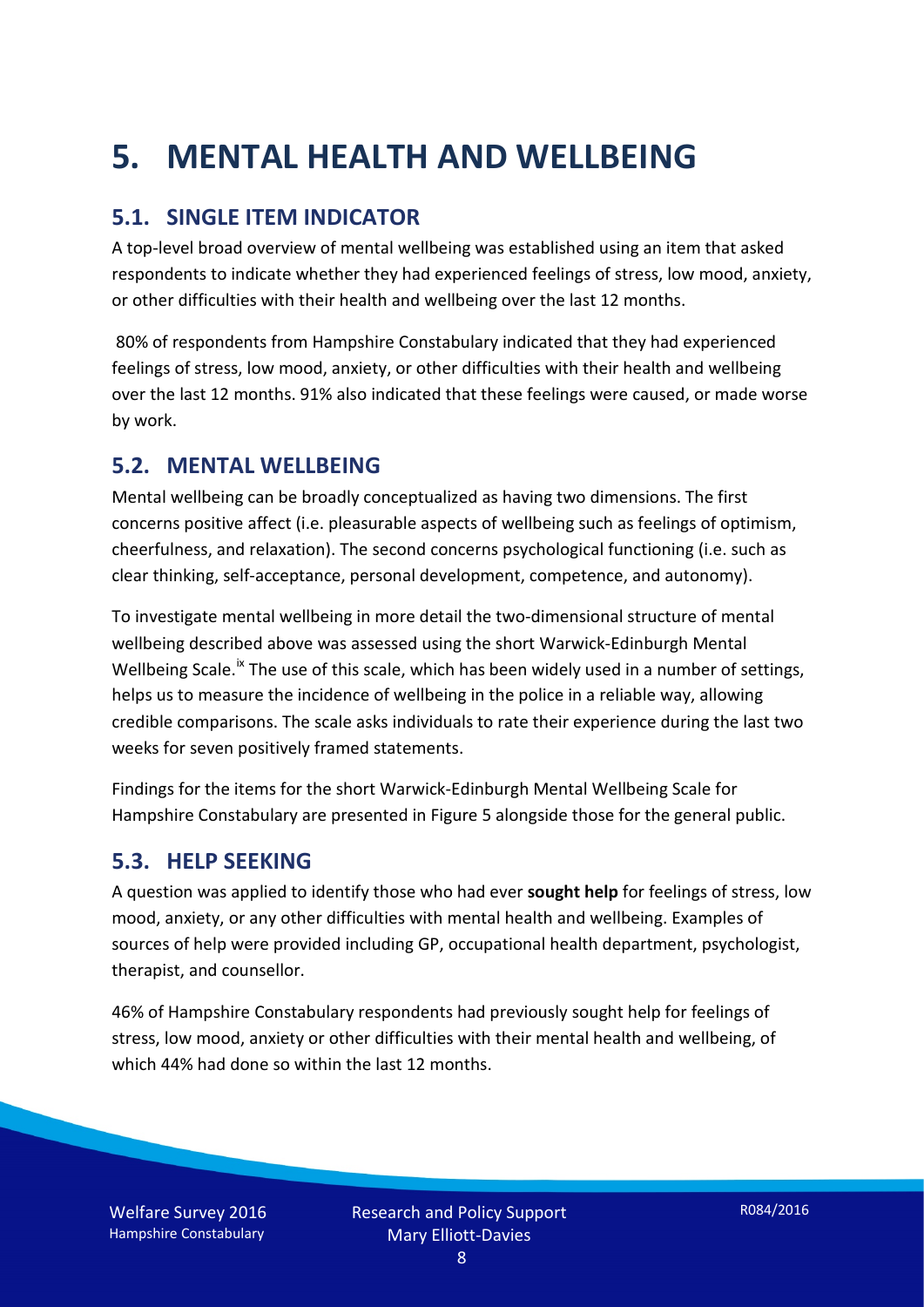



General Population: North West [England] Mental Wellbeing Survey (2012-23) Local Response: PFEW Welfare Survey (2016)

#### **5.4. STRESS**

Work related stress was measured using a single-item measure. 33% of respondents from Hampshire Constabulary presented with a non-diagnostic case of work-related stress. $x$ Stress outside of work was assessed using an adaptation of the work-related stress measure. 13% of respondents from Hampshire Constabulary presented with a non-diagnostic case of stress outside of work.

Welfare Survey 2016 Hampshire Constabulary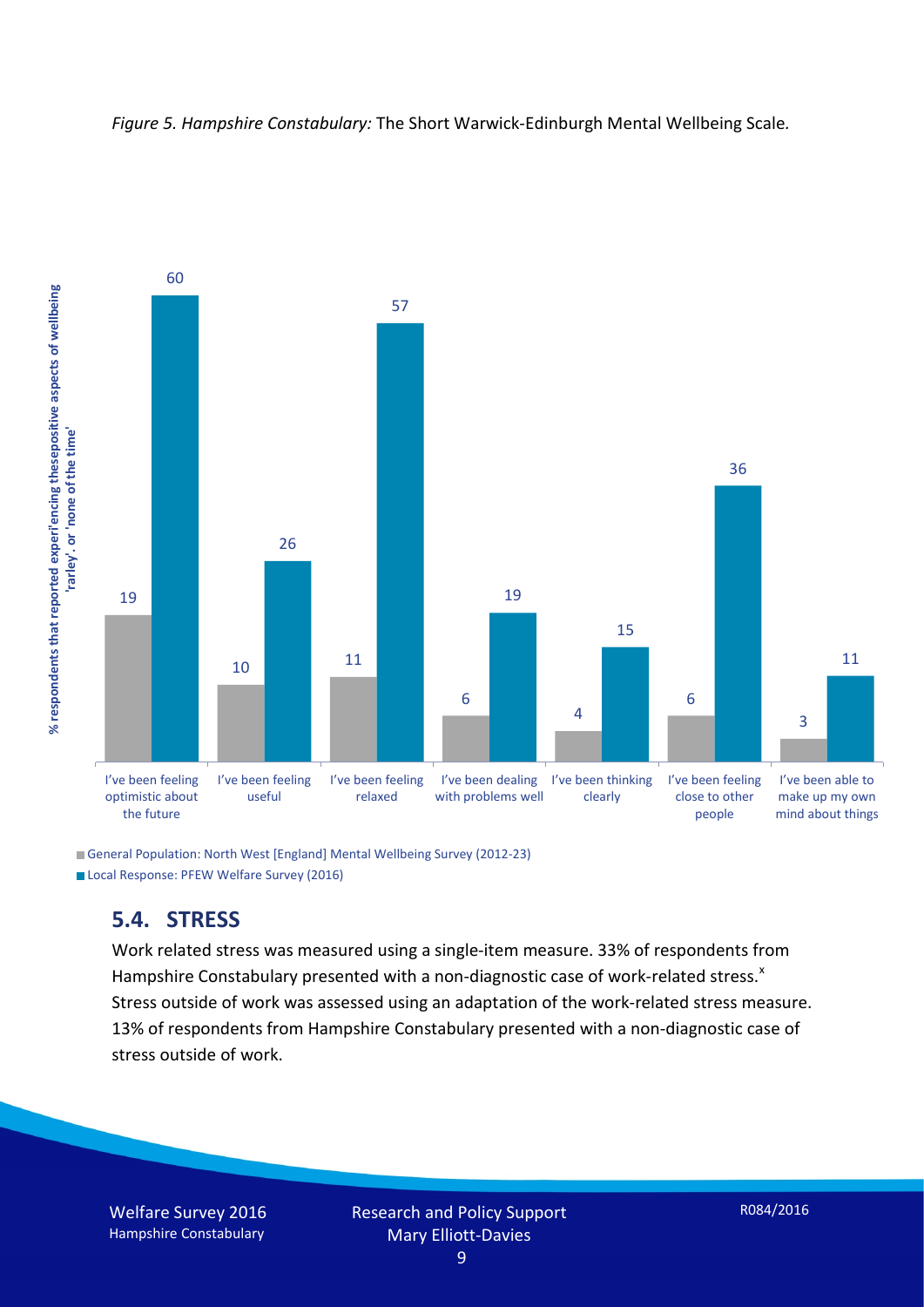# **6. ORGANISATIONAL SUPPORT: MENTAL HEALTH & WELLBEING**

Participants who indicated that they had sought help for difficulties with mental health and wellbeing were presented with additional questions concerning disclosure to a line manager.

#### **6.1. DISCLOSURE**

60% of respondents reported that they had disclosed seeking mental health and wellbeing support to their line managers.

#### **6.2. REASONS FOR NON-DISCLOSURE**

Respondents who did not disclose that they were seeking mental health and wellbeing support were asked to indicate why. Findings are presented in Figure 6 below. Respondents were able to cite as many reasons as applicable.





Reasons for non-disclosure

#### **D**Other

- I didn't want to be treated differently (in a negative way)
- I It wasn't affecting my work so I didn't feeli like I needed to
- I thought it would negatively affect my opportunities for promotion and/or specialisation
- I was worried that my other colleagues would find out

Welfare Survey 2016 Hampshire Constabulary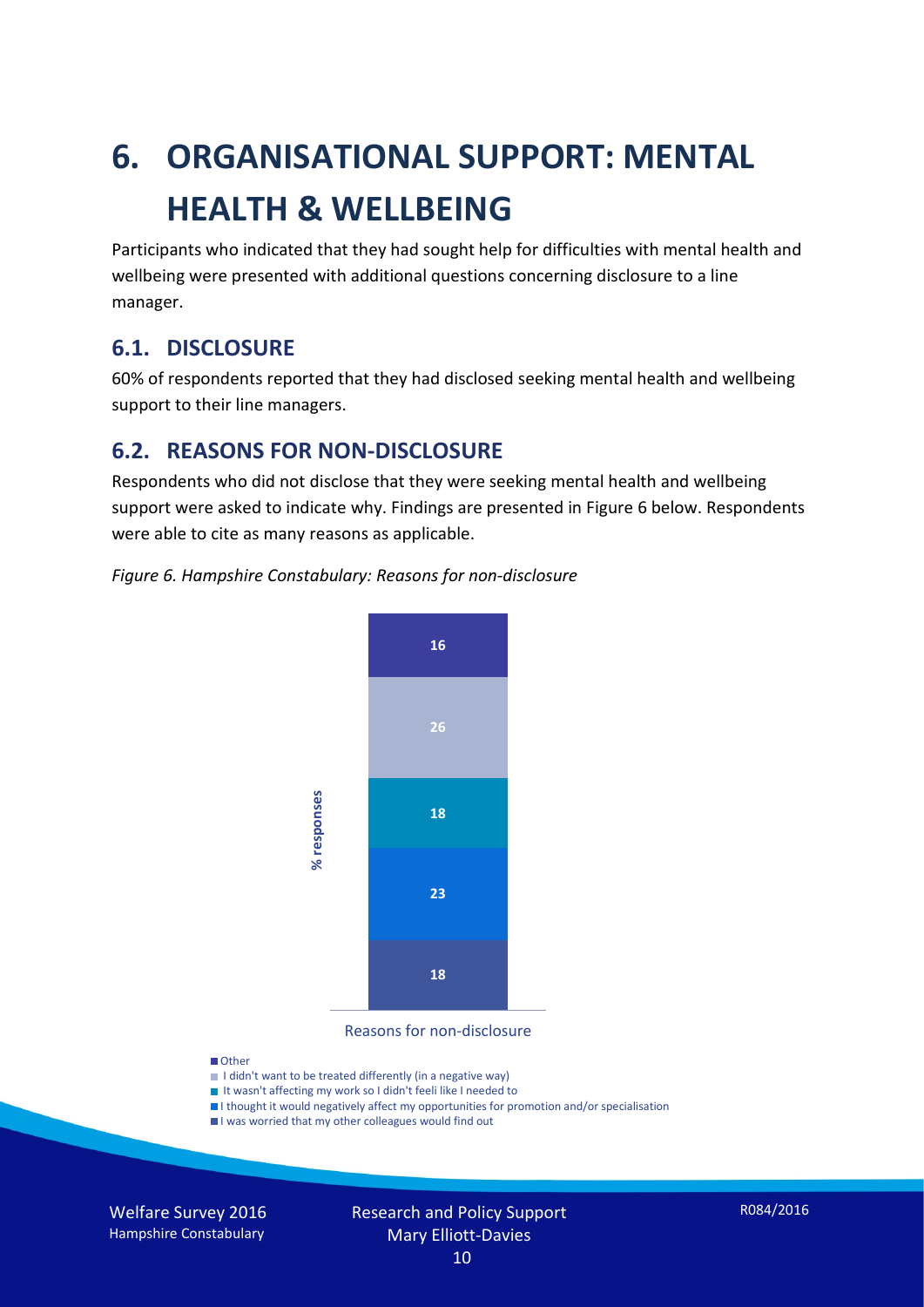#### **6.3. LOCAL ATTITUDES TO MENTAL HEALTH AND WELLBEING**

All respondents were asked about the attitude of the police service towards mental health and wellbeing. Nationally, these were found to be fairly negative. Figure 7 below shows the perception reported by respondents from Hampshire Constabulary.



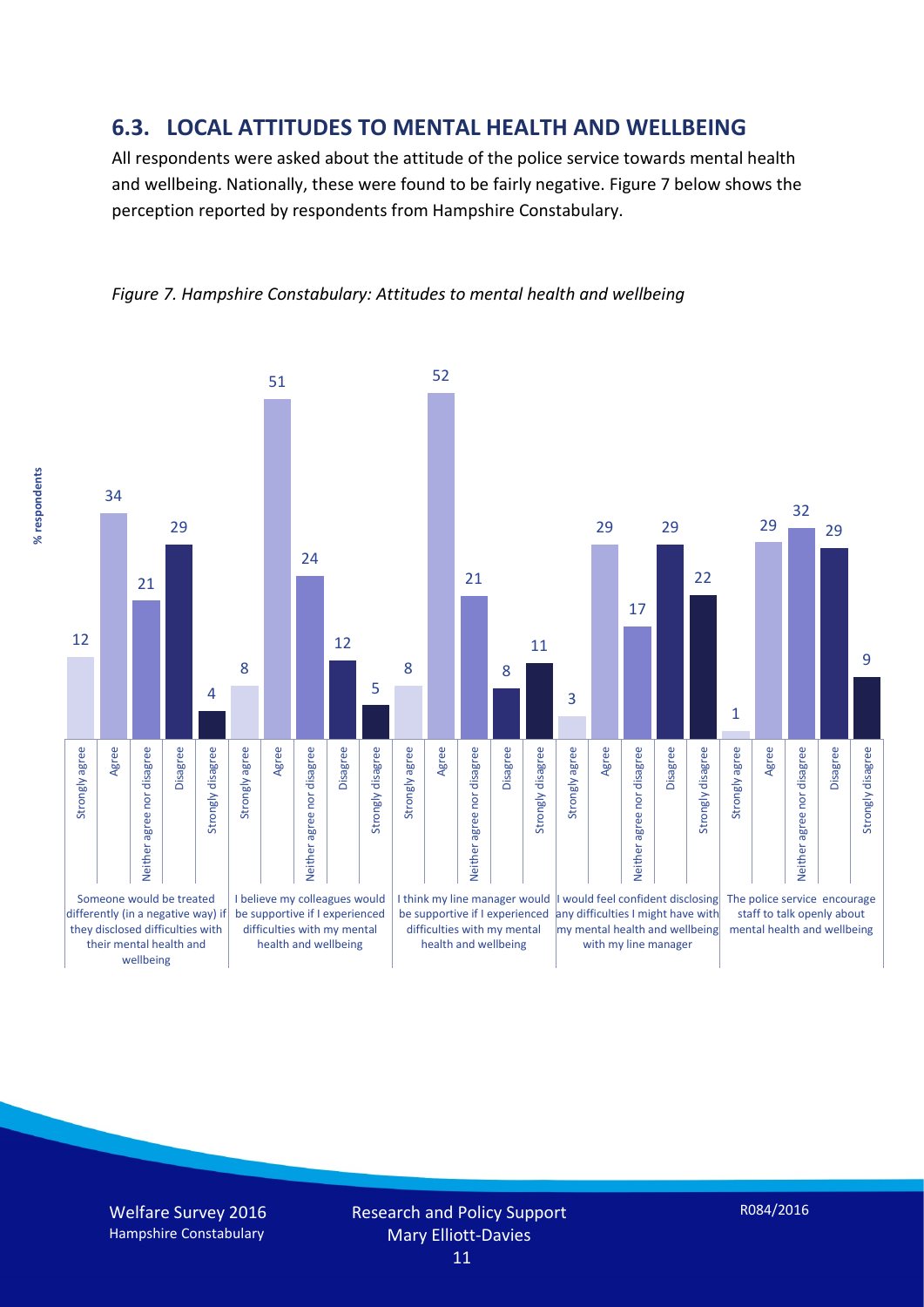# **7. ABSENCE BEHAVIOUR**

## **7.1. ABSENCE**

69% of respondents from Hampshire Constabulary reported one or more days of sickness absence and 27% of respondents indicated that at least one day of their sickness absence was attributable to stress, depression, or anxiety.

### **7.2. PRESENTEEISM AND LEAVEISM**

Presenteeism is the act of attending work while ill. This has been shown to be associated with subsequent health decline, particularly in relation to burnout, $x_i$  and can to lead to elevated absenteeism.<sup>[xii](#page-16-1)</sup> Moreover, evidence suggests that presenteeism can compound the effects of the initial illness and negatively influence job satisfaction, resulting in negative job attitudes and withdrawal from work.<sup>[xiii](#page-16-2)</sup>

Leaveism is a recently coined term to describe hidden sickness absence and work undertaken during rest periods including using allocated time off such as annual leave entitlements to take time off when they are in fact unwell. Findings for Hampshire Constabulary are presented in Figure 8 below.



#### *Figure 8. Hampshire Constabulary: Absence behaviours*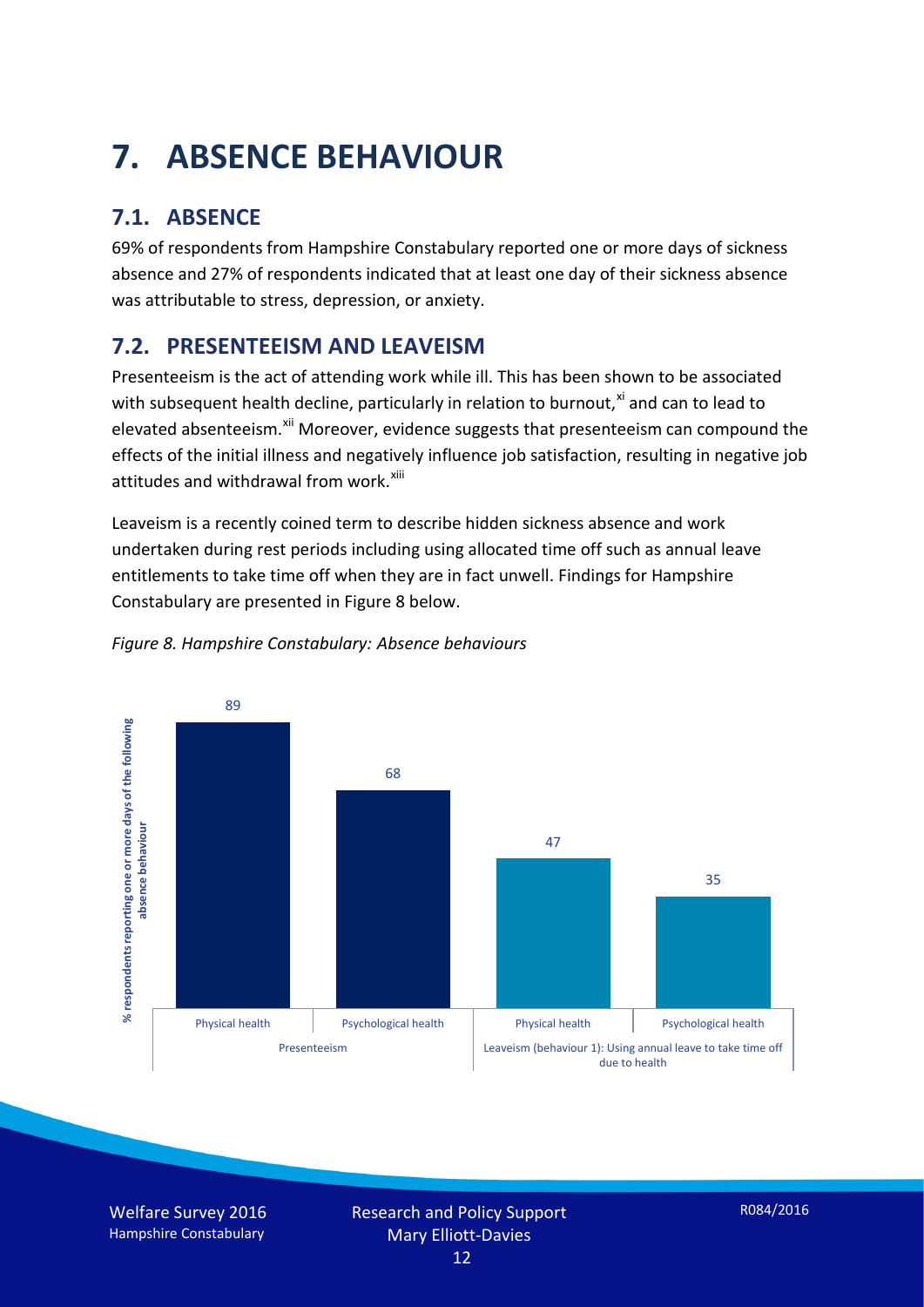# **8. ACCIDENTS, VIOLENCE AND INJURIES**

### **8.1. VIOLENCE**

Verbal and physical violence was assessed using four questions regarding how often officers received verbal insults, verbal threats, unarmed physical attacks, and attacks with a weapon from members of the public over the previous 12 months. Findings are presented in Figure 9 below.

*Figure 9. Hampshire Constabulary: Frequency of verbal and physical violence from members of the public*

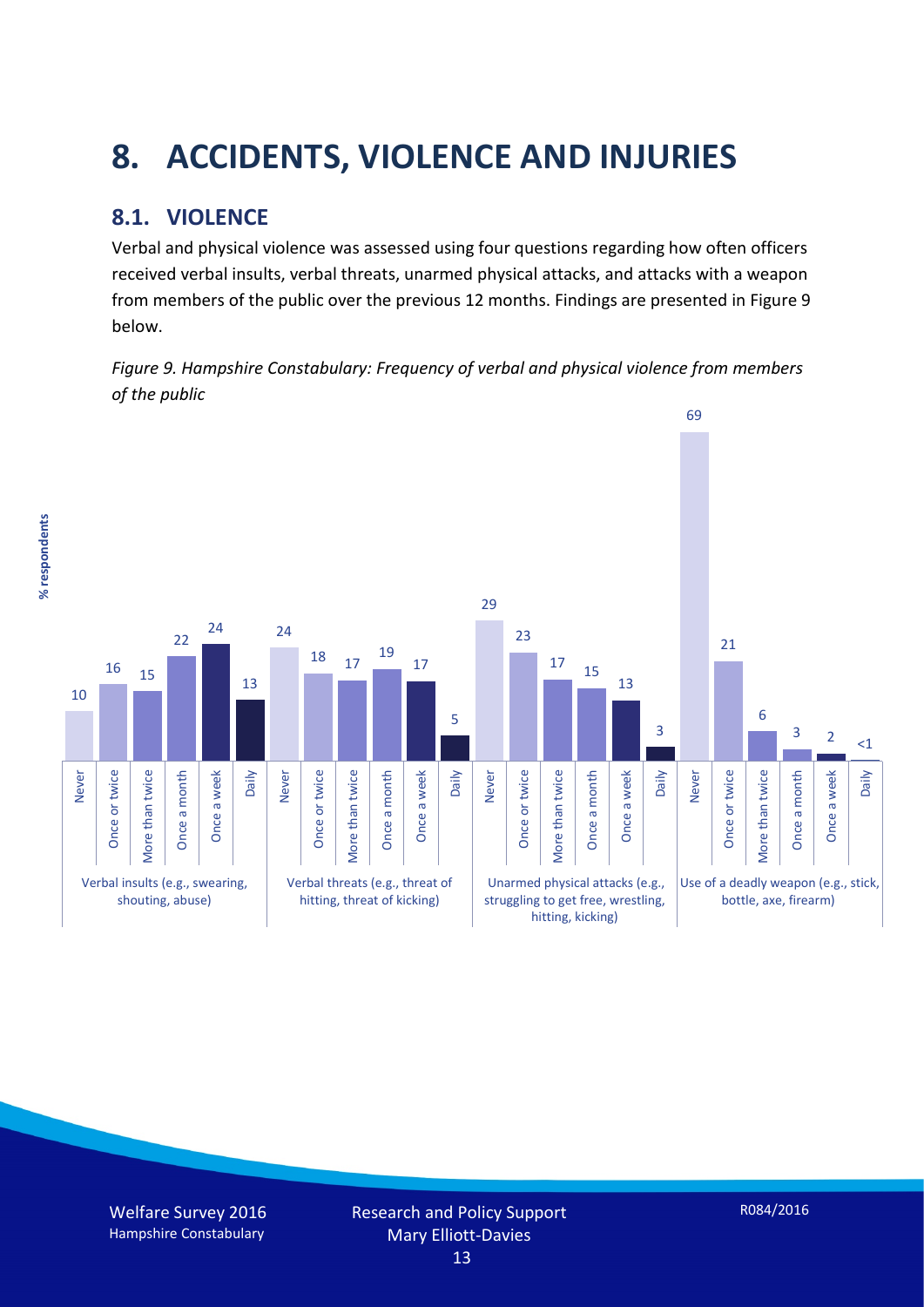#### **8.2. INJURIES DUE TO ACCIDENTS AND VIOLENCE**

21% of Hampshire Constabulary respondents reported that they had suffered one or more injuries that required medical attention as a result of **work-related violence** in the last year – losing more than 135 days in sickness absence. Whilst 29% of Hampshire Constabulary respondents also reported that they had suffered one or more injuries that required medical attention as a result of **work-related accidents** in the last year – losing more than 385 days in sickness absence.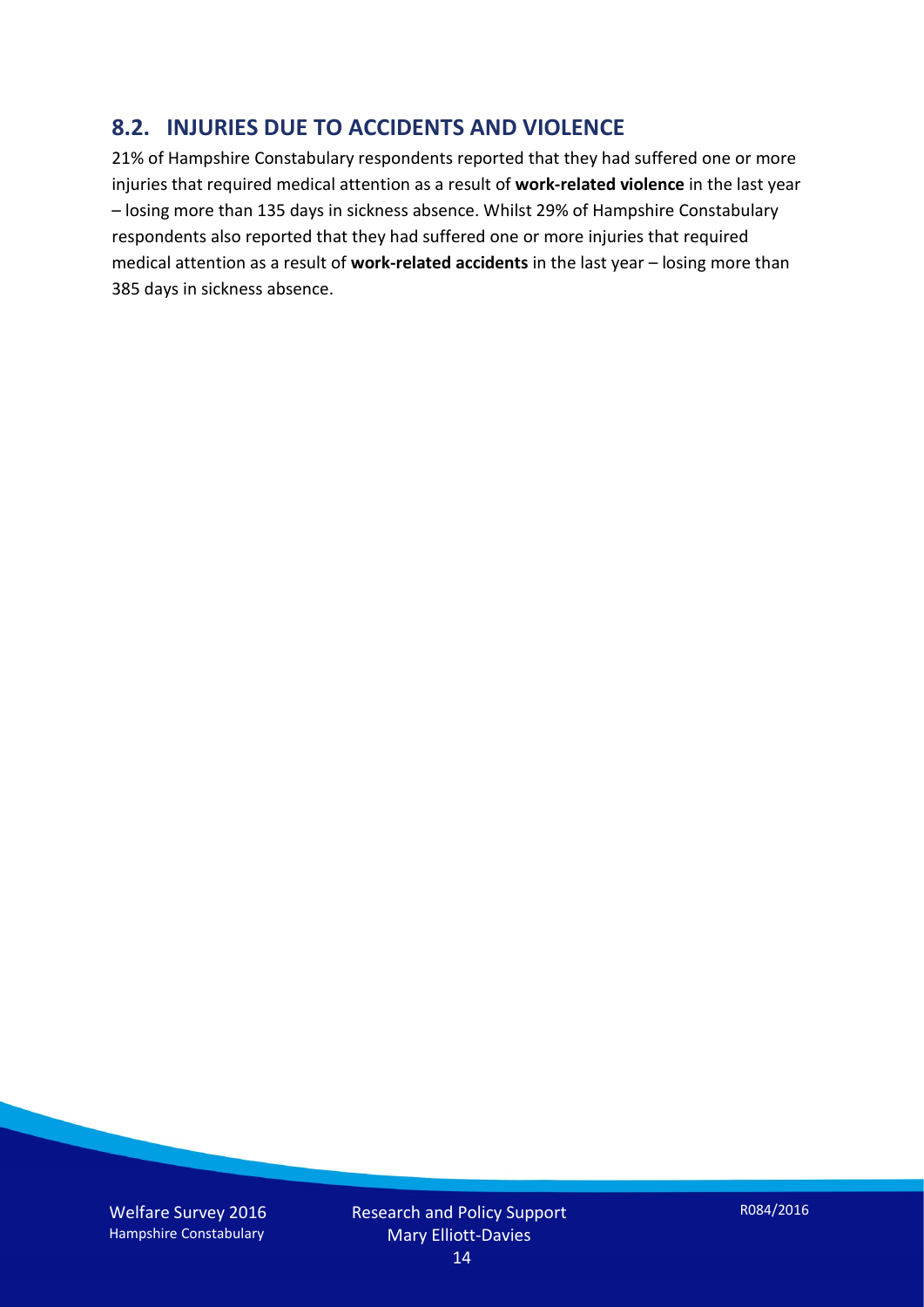## **9. Notes for JBBs**

Additional findings from the 2016 welfare survey are available on request from the Research and Policy department.

The findings of the survey can also be broken down in more detail in terms of different demographic groups, such as rank, role or length of service. However please be aware that we can only go into a certain level of detail with this demographic data in order to preserve respondents' confidentiality.

JBBs wishing to obtain further information can contact Mary Elliott-Davies [\(mary.elliott](mailto:mary.elliott-davies@polfed.org)[davies@polfed.org\)](mailto:mary.elliott-davies@polfed.org) to discuss their requirements. The Research and Policy Department only has one member of staff responsible for these data requests therefore please bear this in mind when contacting the team.

All other interested parties should speak to their local JBB in the first instance.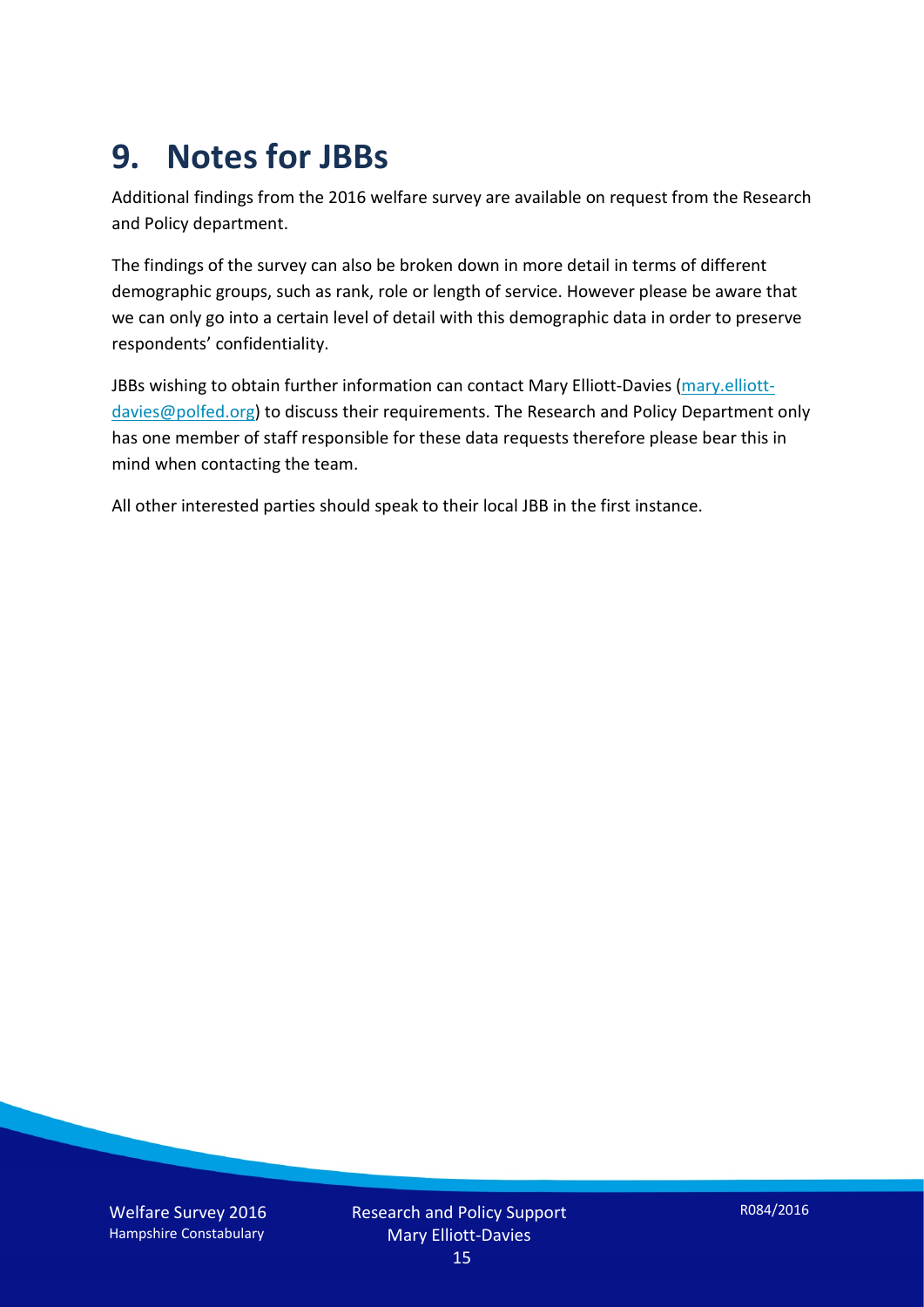# **10. REFERENCES**

<span id="page-15-0"></span>i National Audit Office (2015). Financial Sustainability of Police Forces in England and Wales. Retrieved September 12, 2016, fro[m https://www.nao.org.uk/wp](https://www.nao.org.uk/wp-content/uploads/2015/06/Financial-sustainability-of-police-forces.pdf)[content/uploads/2015/06/Financial-sustainability-of-police-forces.pdf](https://www.nao.org.uk/wp-content/uploads/2015/06/Financial-sustainability-of-police-forces.pdf)

<span id="page-15-1"></span><sup>ii</sup> Home Office (2010). Police Service Strength: England and Wales, 31 March 2010. Retrieved September 12, 2016, from [https://www.gov.uk/government/uploads/system/uploads/attachment\\_data/file/115745/hosb1410](https://www.gov.uk/government/uploads/system/uploads/attachment_data/file/115745/hosb1410.pdf) [.pdf](https://www.gov.uk/government/uploads/system/uploads/attachment_data/file/115745/hosb1410.pdf)

<span id="page-15-2"></span><sup>iii</sup> Home Office (2016). Police Workforce, England and Wales, 31 March 2016. Statistical Bulletin 05/16. Retrieved September 12, 2016, fro[m https://www.gov.uk/government/statistics/police](https://www.gov.uk/government/statistics/police-workforce-england-and-wales-31-march-2016)[workforce-england-and-wales-31-march-2016](https://www.gov.uk/government/statistics/police-workforce-england-and-wales-31-march-2016)

<span id="page-15-3"></span><sup>iv</sup> Elliott-Davies, M., Donnelly, J., Boag-Munroe, F., & Van Mechelen, D. (2016). 'Getting a battering' The perceived impact of demand and capacity imbalance within the Police Service of England and Wales: A qualitative review. The Police Journal, 89, 2, 93-116.

<span id="page-15-4"></span><sup>v</sup> Cousins, R., Mackay, C., Clarke, S., Kelly, C., Kelly, P., & McCaig, R. (2004). 'Management Standards' and work-related stress in the UK: Practical development. *Work & Stress, 18*, 113–136; Mackay, C., Cousins, R., Kelly, P., Lee, S., & McCaig, R. (2004). 'Management Standards' and work-related stress in the UK: Policy background and science. *Work & Stress, 18*, 91–112.

<span id="page-15-5"></span>vi Edwards, J., & Webster, S. (2012). Psychosocial risk assessment: Measurement invariance of the UK Health and Safety Executive's Management Standards Indicator Tool across public and private sector organizations. *Work & Stress, 26*, 130–142

<span id="page-15-6"></span>vii HSE.(2006).Managing shift work: *Health and Safety Guidance*. HSE Books, HSG256, ISBN 9780717661978, Crown Copyright.

<span id="page-15-7"></span>viii Home Office. (2010). Guidance on Variable shift arrangements for police officers [PNB circular] 016-2010.

<span id="page-15-8"></span><sup>ix</sup> Stewart-Brown, S., Tennant, A., Tennant, R., Platt, S., Parkinson, J., & Weich, S. (2009). Internal construct validity of the Warwick-Edinburgh Mental Well-being Scale (WEMWBS): A Rasch analysis using data from the Scottish Health Education Population Survey. *Health and Quality of Life Outcomes, 7*: 15.

<span id="page-15-9"></span>x Smith, A., Johal, S., Wadsworth, E., Davey Smith, G., & Peters, T. (2000). The Scale of Perceived Stress at Work: The Bristol Stress and Health at Work Study. Contract Research Report 265/2000. Sudbury: HSE Books.